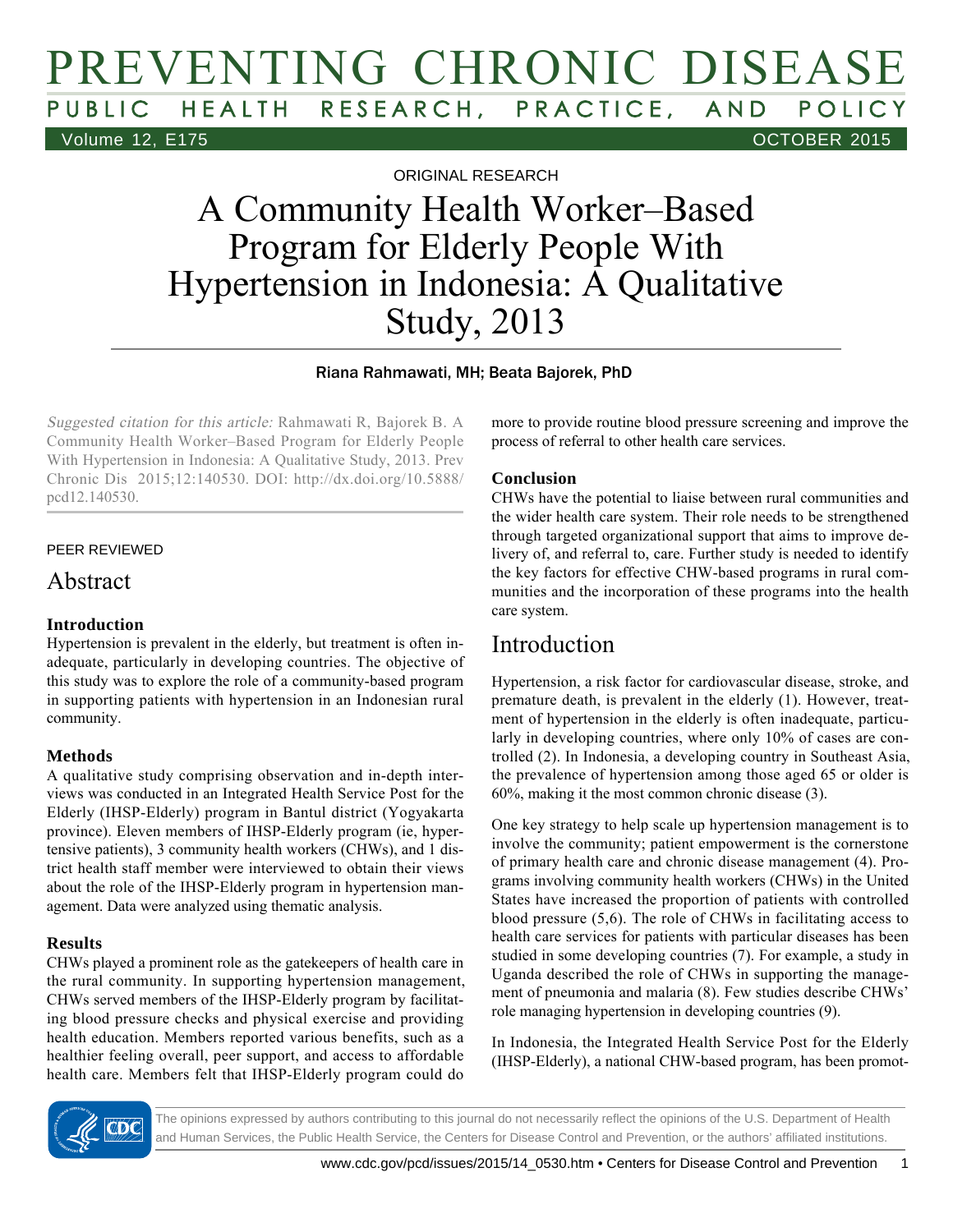ing healthy aging since 1997; the program focuses on screening for and managing chronic diseases in low socioeconomic population subgroups (10). This study explored how the IHSP-Elderly programs could play a role in improving hypertension management for patients in rural communities in the Bantul district, Yogyakarta. In this district, hypertension is one of the most common diseases treated in primary health care facilities (11). The perspectives of CHWs, members of the IHSP-Elderly program (ie, patients), and local government health policy advisors were examined.

### Methods

#### Study setting and design

This qualitative study took place in a village in the rural Bantul district of Yogyakarta province in Indonesia (Box) in March 2013. Yogyakarta province (population, 3.5 million) is in Java, the country's most populous island; almost 52% of 238 million Indonesians live there (14). The life expectancy in Yogyakarta province is 74.1 years (15).

#### Box. Bantul District, Yogyakarta Province, Indonesia

Population, 930,276 (12)

Elderly population (aged  $\geq 60$  y), 110,729 (12) Economy based on subsistence agriculture (12) Muslim majority (91%) (12)

861 of 933 subvillages have an IHSP-Elderly program (13) Sociocultural climate related to the implementation of IHSP-Elderly program:

- Both men and women are members
- Most (90%) community health workers are women (13)
- Freedom of conversation between sexes is accepted
- Freedom of expression is accepted (ie, people can freely exchange their views)
- Music and physical exercise in the IHSP-Elderly program are welcomed by members (12)
- Home visitation by CHWs can be undertaken without security concerns

This study used observation and in-depth face-to-face interviews to explore perspectives on the role of the IHSP-Elderly program in the management of hypertension. A semistructured approach used a purpose-designed interview guide (Table 1), developed after reviewing the relevant literature (16–18). A separate set of questions was used for each group of participants. The questions were pilot tested for clarity and relevance. The validity of findings was confirmed through independent analysis of data by the researchers and through respondent validation.

All participants were informed about the study via a purpose-designed information sheet and were required to provide written consent before participation. For 3 participants who were unable to read fluently, a researcher provided a comprehensive verbal explanation of study requirements before obtaining their consent. All participants were literate enough to write their name and provide a written signature. No participants received a financial reward for their interview. The study was approved by the Bantul district health office responsible for authorizing the conduct of research studies. The study protocol and other supporting documents were reviewed. Recruitment of participants began after approval was obtained to ensure no conflict of interest.

#### Recruitment of participants

Nationally, there are 69,500 IHSP-Elderly programs (19). Our study's sampling frame comprised 861 IHSP-Elderly programs in 27 community health centers in the Bantul District. First, an online random number generator was used to select 1 community health center and then 1 IHSP-Elderly program. In the village selected for participation, the elderly population consisted of 117 men and women; the local IHSP-Elderly program provides care for up to 70 members, and it has 3 CHWs.

The study had 3 types of participants: members of the IHSP-Elderly program (patients), CHWs serving the IHSP-Elderly program, and a district health staff member. Patients were purposely sampled according to the following inclusion criteria: aged 60 years or older, active in the IHSP-Elderly program for at least 1 year, and with diagnosed hypertension (confirmed by IHSP-Elderly record, systolic blood pressure ≥140 mm Hg and ≥diastolic blood pressure 90 mm Hg). The appropriate sample size for members was initially determined to be 10 (20,21), but we recruited an additional patient because theme saturation was not reached until we interviewed 11 members. All 3 CHWs serving the IHSP-Elderly program were invited to participate in the study and participated. These CHWs were local residents who were trained to serve the IHSP-Elderly program, and each had done so for at least 3 years. The head of the district health office designated the staff member in charge of the IHSP-Elderly program as the participant representing the district health office.

#### Data collection and analysis

A typical IHSP-Elderly event (a weekly meeting) was observed to collect descriptive information on activities and interactions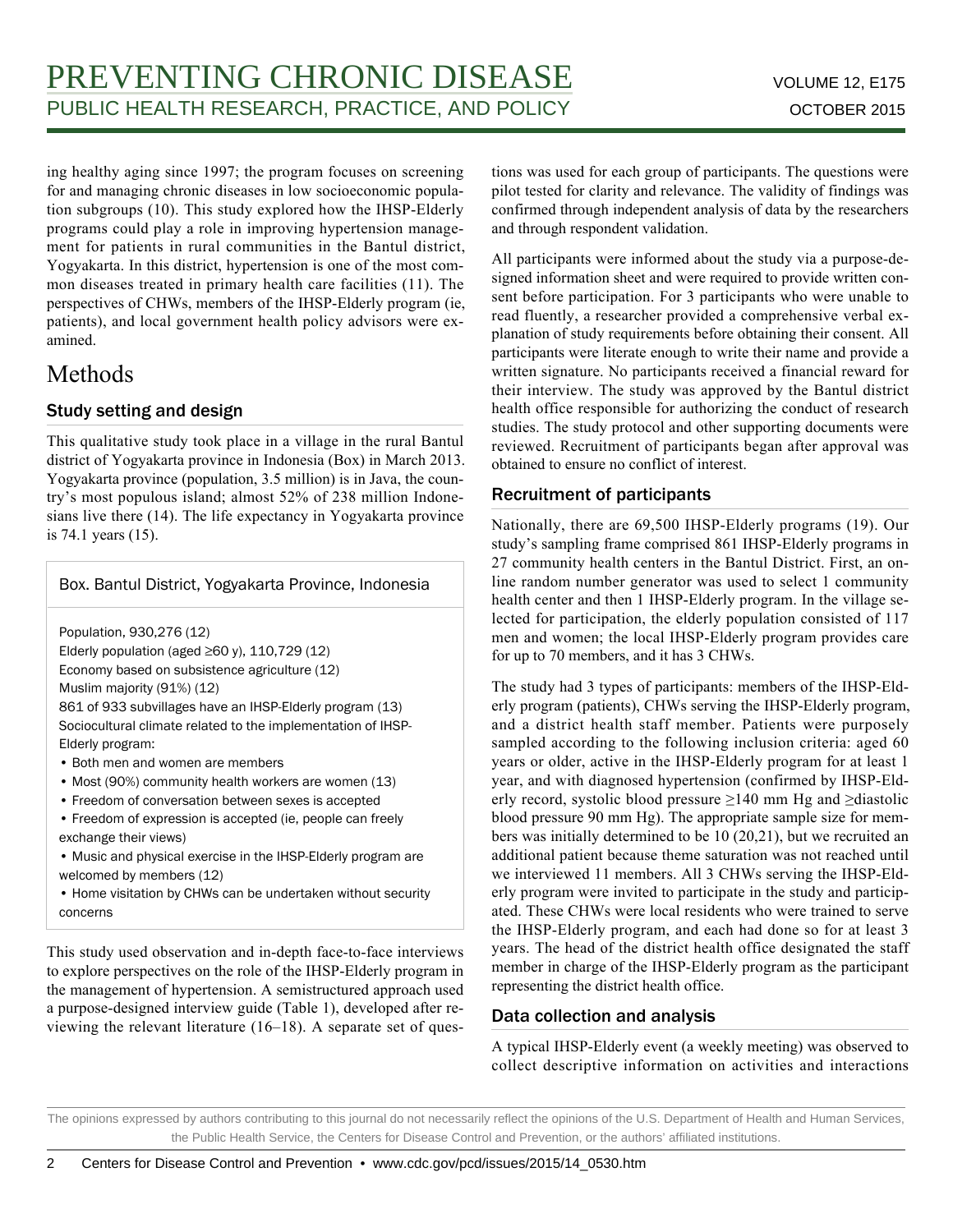(verbal and nonverbal behavior) among members and CHWs. Each member pays 1,000 Indonesian rupiah (IDR) (<USD \$0.10) to attend a meeting. In comparison, the standard patient fee for a consultation in the community health center is 9,000 IDR (22) and about 50,000 IDR in a private clinic. Relative to the average income for Bantul residents (gross regional domestic product in 2013 was 12.1 million IDR per capita [12]), the service fee for the IHSP-Elderly program is affordable.

Demographic data for IHSP-Elderly members were extracted from IHSP-Elderly register books and interviews, then tabulated and descriptively analyzed. IHSP-Elderly members were interviewed until theme saturation was reached. Interviews were audio-recorded and transcribed in a local language (Javanese or Bahasa). Each transcript was analyzed by using thematic analysis via manual inductive coding. The first author (R.R.) translated the transcript from Javanese or Bahasa to English, and external translators, who were not involved in the study, verified the translation. The word use in the translation reflected the language capability of the participants. The coding framework was generated by the first author and subsequently reviewed and validated by the second author (B.B.) To ensure the validity of the analysis, the emergent themes were compared with the transcribed notes and verified by 5 participants (3 patients, 1 CHW, and 1 district health staff member) who volunteered to provide feedback.

# Results

Of the 15 participants, 11 were women; the mean age of the patients was 69.8 (standard deviation, 9.2) years (Table 2).

#### Field observation of a weekly meeting of the IHSP-Elderly program

The IHSP-Elderly meeting was attended by 25 members (18 women and 7 men). The 2-hour session was conducted in the afternoon in the front yard of a CHW's house. The meeting began with a blood pressure check for each member, followed by group physical exercise. Most of the IHSP-Elderly members queued to get their blood pressure checked. The participants were jovial and appeared to have a good time; they shared jokes with CHWs and there was a lot of laughter. They made comments and suggestions freely each time the CHWs explained the blood pressure readings.

The physical exercise, featuring traditional music and simple verbal instructions, was facilitated by an instructor. The exercise was guided by appropriate imagery such as looking at the moon, water paddling, fist clenching, flying, and wave making. Most members followed the instructions with ease. A few had difficulty, but they tried to mimic the instructor's gestures. Every now and then there was a ripple of their laughter. After the exercise finished, the CHWs provided light refreshments for all members.

#### Thematic analysis of interviews

Three key themes emerged from the interviews: the central role of CHWs, multiple benefits for the elderly, and current limitations to providing optimal services.

#### **Central role of CHWs in the community**

The district health staff member emphasized the critical role of the IHSP-Elderly program in addressing hypertension in the community. She stressed that the program originated in the community to serve the community: "IHSP-Elderly plays a strategic role in our healthy aging program. It is a program by community and for community; as you know there are currently many elderly people. We can say that CHWs are health gatekeepers for the rural community."

CHWs organized weekly physical exercise and monthly meetings, provided the venue for meetings, organized equipment and refreshments, planned materials and speakers for public education, and reported the IHSP-Elderly programs to the community health center. They seemed to be highly dedicated to their roles and to volunteering their time to serving the community in this way. Being unpaid volunteers, they were motivated by intangible benefits, such as the appreciation of community leaders, the trust of the community health center and members of IHSP-Elderly program, and the ability to contribute to the wellness and happiness of the community. "I love to share what I know with the elderly. Giving benefits to others makes me happy" (CHW).

I have been active as a CHW since 1997, with the trust of the community health center and village leader. They believe that I am still the best . . . despite my infirmity as I am getting older. The IHSP-Elderly members also ask me to remain [as a CHW coordinator]. For me personally, managing the IHSP-Elderly is lovely work.

In addition, the CHW prepared invitations and arranged home visits to increase participation of IHSP-Elderly members: "Elderly people tend to be forgetful. Giving invitations will remind them to come" (CHW). "In case there were inactive members, we would come to their house, greet them, and wish them all good health" (CHW).

CHWs also arranged public education programs on the physical, emotional, and spiritual aspects of healthy aging. These monthly

The opinions expressed by authors contributing to this journal do not necessarily reflect the opinions of the U.S. Department of Health and Human Services, the Public Health Service, the Centers for Disease Control and Prevention, or the authors' affiliated institutions.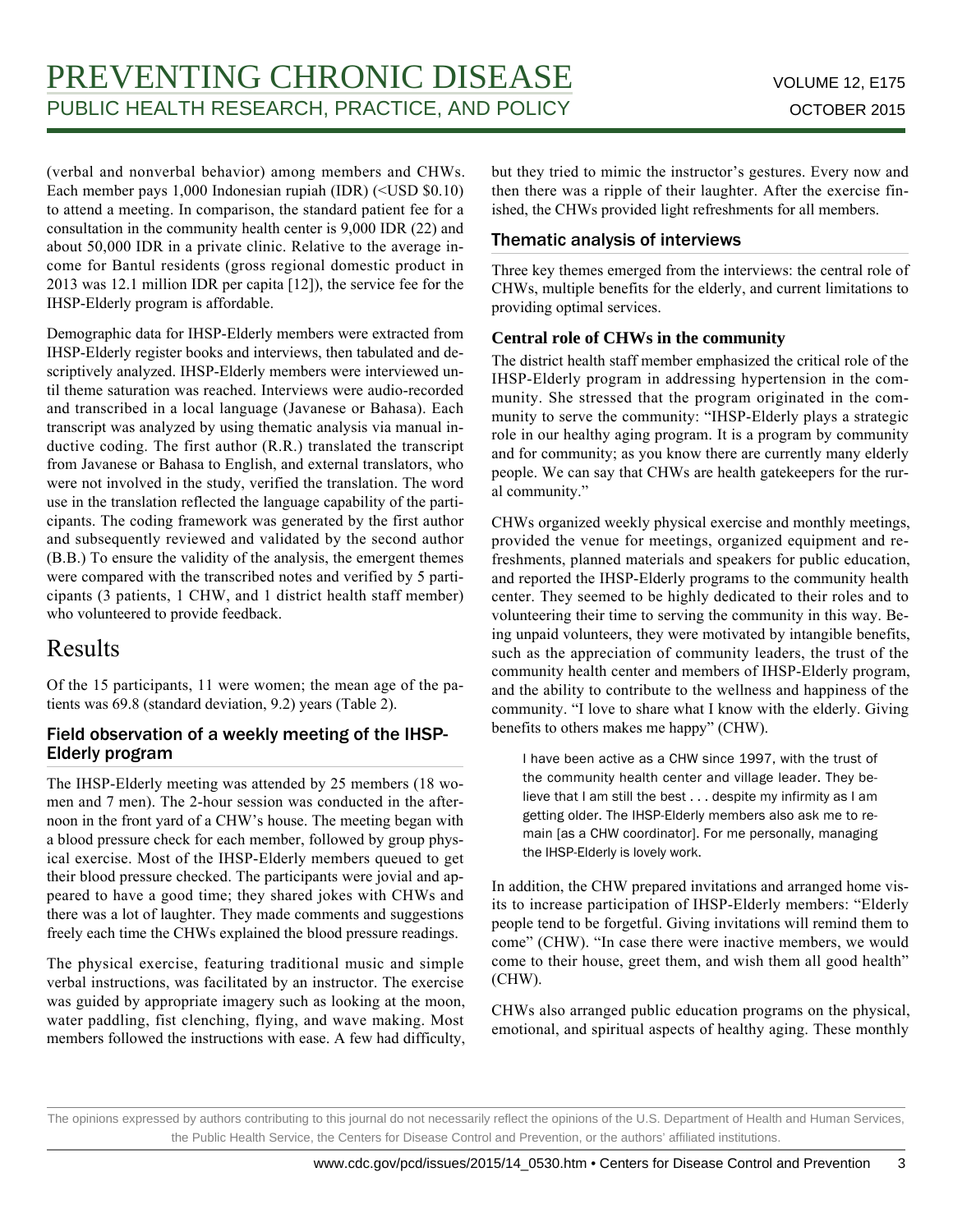programs featured both internal speakers (CHWs) and external speakers. The value of using CHW as speakers was their creativity in facilitating interactive discussions and encouraging elderly members to participate.

#### **Multiple benefits for the elderly**

Being healthier. The desire of older members to be healthier was the most motivating factor for participating in the IHSP-Elderly program. In particular, they perceived immediate health benefits from attending the physical exercise sessions, such as sleeping better and feeling more relaxed. "I feel better after the physical exercise. It's quite easy for me. It makes me healthier" (Member). "It makes me healthier, relaxes my breathing, and I can sleep well after exercise. It is also helpful for my knee pain" (Member). "Members who feel healthier will be active in the IHSP-Elderly program" (CHW).

Having peer support. Peer support was an important motivator for participating in the IHSP-Elderly program: "I joined IHSP-Elderly a long time ago. It is hard for me now to follow physical exercise, getting older limits me from doing exercise, but CHWs motivated me just to come, and I enjoy the meet-and-greet with the peers" (Member). "One member, with a walker, always comes and joins IHSP-Elderly activities. She is glad to meet her peers and gets new information" (CHW). "The benefits come from the joyful meetings. They greet each other weekly. We can say that the active members are healthier than other elderly" (CHW).

Accessing free health care. Participation in the IHSP-Elderly program was also driven by the free access to health care. Members of IHSP-Elderly program were highly enthusiastic about having access to free blood pressure checks, regardless of who measured their blood pressure (the CHWs, health staff, or others). "Being examined is exciting, you know, as an elderly people, what a great opportunity we have to get an examination for free" (Member). "I am very glad. I always try to come if a blood-pressure check is announced" (Member). "I just put on the invitation that there will be blood pressure checks. They would be enthusiastic to come" (CHW). "They [CHWs] can do it, but sometimes it is done by CHC [community health center] staff. Three months ago there were medical students who also offered a blood-pressure checking program for free. That is okay, [whoever]" (Member).

#### **Current limitations to providing optimal services**

Although the members were enthusiastic about the CHW-led activities of the IHSP-Elderly program, they felt that there were some inconsistencies in what was offered; for instance, blood pressure checks were not done routinely. IHSP-Elderly meetings were conducted weekly, but only physical exercise could be offered weekly. The members suggested that a routine follow-up

of blood pressure readings should also be arranged at least once a week. "It is not a routine program. If I am not mistaken, the last blood pressure check other than the one today was done last month, or two months ago. It would be lovely if they could make it weekly" (Member). "In some IHSP-Elderly, members can check their blood pressure. But as far as I know, not all of them have a capable CHW to do that" (District health staff member).

Additionally, the IHSP-Elderly program had only 1 properly functioning aneroid sphygmomanometer to measure blood pressure. This device was purchased in 2007 and had not been recalibrated in 6 years. There was no funding to purchase a new device. In this IHSP-Elderly program, only 1 CHW (female, 40 years old) was properly trained and had enough confidence to measure blood pressure; the other 2 CHWs did not feel as capable. "Actually I have been trained, but I felt nervous when people queued around me. I was shaking" (CHW). "She [the other CHW] did not come for a while because she fractured her hand. During that time, I could not take over her task [to measure blood pressure] as I am not skillful yet" (CHW).

CHWs recognized that their role in managing hypertension was restricted to early screening and monitoring, followed by referring patients to other health service providers. However, this study identified a gap between what elderly members wanted and what the IHSP-Elderly program could provide. Members preferred a simpler care pathway in which the CHWs could provide easier access to hypertension treatment: "I wish I could receive medication here [in IHSP-Elderly program] so that I needn't go anywhere else" (Member).

Although the CHC provides a mobile health service for patient follow-up (including further examination and provision of medication), most IHSP-Elderly members did not use this service. Access to the mobile service was difficult; members had to travel approximately 3 kilometers to reach it. Furthermore, because hypertension is symptomless, some members were not motivated to travel. The following quotes illustrate the barriers to using the mobile health service:

When we identified hypertension cases, we would ask the patients to visit mobile health services, but most of them had difficulties accessing that service. I think it was related to transportation. It might also be because they did not feel any serious symptoms (CHW).

"I couldn't go there. No one could take me over there" (Member). "I have told CHC staff that the members might not visit the mobile service, they need to ask their children or grandchildren to take them, and it is not easy in the working hours" (CHW).

The opinions expressed by authors contributing to this journal do not necessarily reflect the opinions of the U.S. Department of Health and Human Services, the Public Health Service, the Centers for Disease Control and Prevention, or the authors' affiliated institutions.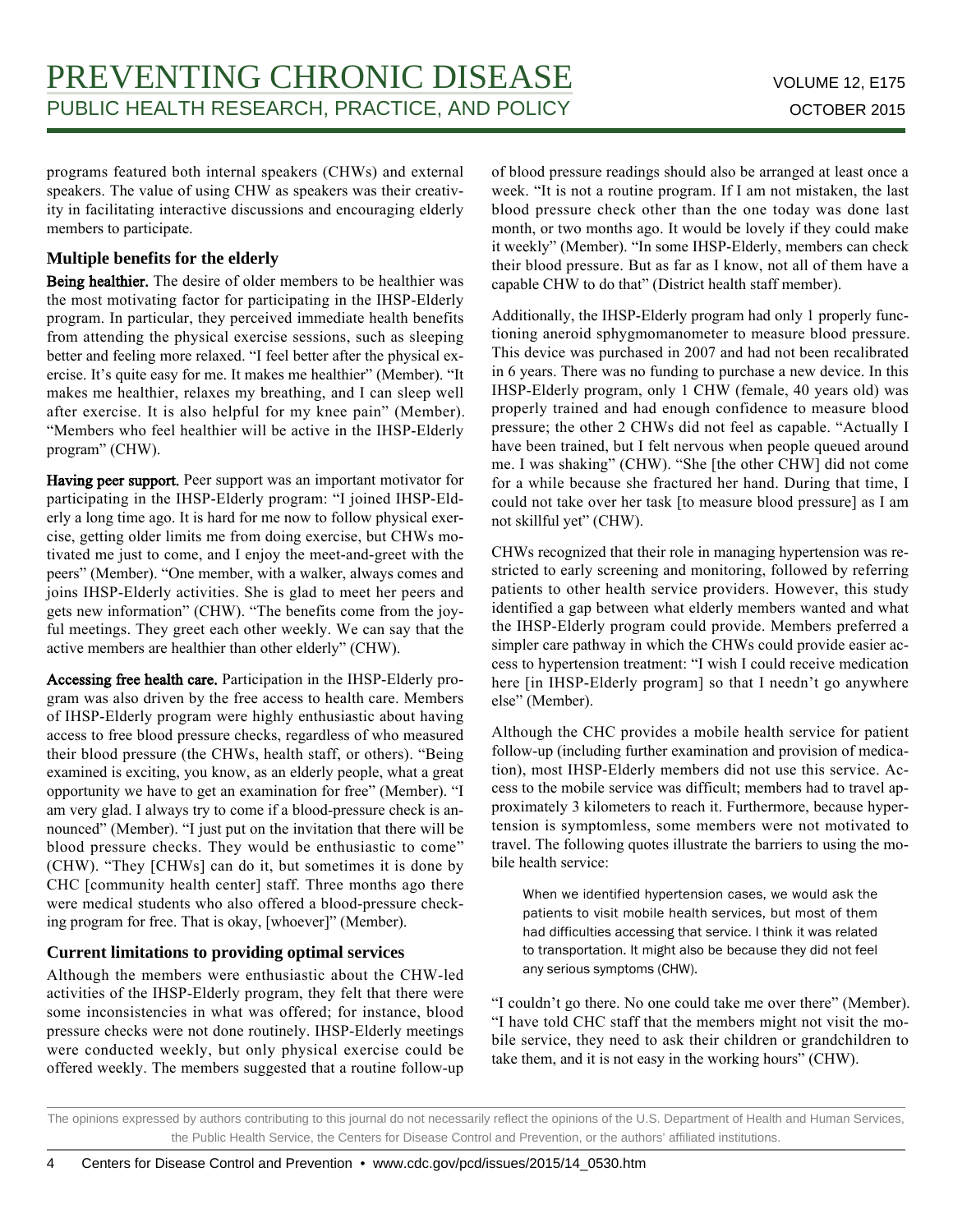### Discussion

This study highlights the potential benefits of involving CHWs in improving hypertension management in a developing country (Indonesia), supporting the findings of previous studies focusing on the role of CHWs in hypertension management (7,8,23). CHWs serve as a bridge between the community and the health care system, addressing community beliefs about diseases and supporting patients' adherence to therapies, which is difficult to achieve in traditional health care settings (24,25). For example, nonpharmacological approaches play an important role in hypertension management, and CHW-based programs can offer exercise and health education activities. Some studies report that nonpharmacological approaches are not so well addressed as pharmacological approaches are in doctor–patient consultations (26,27). A CHWbased program may be well positioned to support hypertension management by providing information about lifestyle choices.

Self-monitoring blood pressure improves blood pressure control (28), but self-monitoring is difficult to facilitate in a low-resource population. Providing free blood pressure checks in a CHW-based program presents an opportunity to monitor patients between scheduled health service visits. Moreover, the patients' enthusiasm for having their blood pressures checked in an IHSP-Elderly program is a good base on which to establish follow-up activities or to enhance self-management.

The limited capability of CHWs and a lack of resources (eg, calibrated sphygmomanometers) preclude a greater role for CHWs in providing regular blood pressure monitoring for IHSP-Elderly members. Research on the problems related to levels of infrastructure and CHW skill highlights the need for adequate training and supervision for CHWs (29–31). Training could be focused on how to 1) differentiate grades of hypertension, 2) help IHSP-Elderly members develop care plans for self-management, and 3) refer patients to other health care services. So that CHWs can provide accurate and up-to-date information to patients about medication for hypertension, training on the key messages about antihypertensive agents (their types, roles, and side effects) is needed, particularly in geographic areas with a high prevalence of hypertension and poor access to information. In such areas, demand for services from CHWs is high because of the constraints faced by the elderly in their ability to access existing follow-up services.

This study is the first of its kind from Indonesia to highlight the perspectives of patients, CHWs, and health policy advisors about a CHW-based program for hypertension management. Because of the methodology of qualitative studies and the fact that this study took place in 1 rural district and had a small sample, the results of this study cannot be deemed to represent the entire Indonesian

population. However, because Bantul District is a typical rural district in Indonesia and the IHSP-Elderly program is a national program, our results support the likelihood that IHSP-Elderly program could play a larger role in CHW-based management of hypertension in other rural areas, even considering the barriers that may be encountered. Moreover, the findings of this study provide insights for the development of CHW-based programs in other settings with a similar social context.

This study highlighted how CHWs have the potential to liaise between rural communities and the wider health care system. The role of CHWs needs to be strengthened through targeted organizational support that aims to improve delivery of health care services and, when needed, referral to additional health care services. Further study is needed to identify the key factors for effective CHW-based programs in rural communities and the incorporation of these programs into the health care system.

## Acknowledgments

This study received no specific grant from any funding agency in the public, commercial, or nonprofit sectors. We are grateful for contributions from all study participants. We also acknowledge the Head of Bantul Health District for permitting this study.

# Author Information

Corresponding Author: Riana Rahmawati, MH, Graduate School of Health, School of Pharmacy, University of Technology Sydney, CB 01.13, PO Box 123, Broadway NSW 2007, Australia. Telephone: +61 2 9514 9224. Email: Riana.Rahmawati@student.uts.edu.au.

Author Affiliations: Beata Bajorek, Graduate School of Health, School of Pharmacy, University of Technology Sydney, Australia, and Department of Pharmacy, Royal North Shore Hospital, Sydney, Australia. Dr Rahmawati is also affiliated with Pharmacology Department, Islamic University of Indonesia, Sleman, Yogyakarta, Indonesia.

# References

- World Health Organization. Global health risks: mortality and 1. burden of disease attributable to selected major risks: Geneva (CH): World Health Organization; 2009. p. 16.
- Lloyd-Sherlock P, Beard J, Minicuci N, Ebrahim S, Chatterji 2. S. Hypertension among older adults in low- and middleincome countries: prevalence, awareness and control. Int J Epidemiol 2014;43(1):116–28.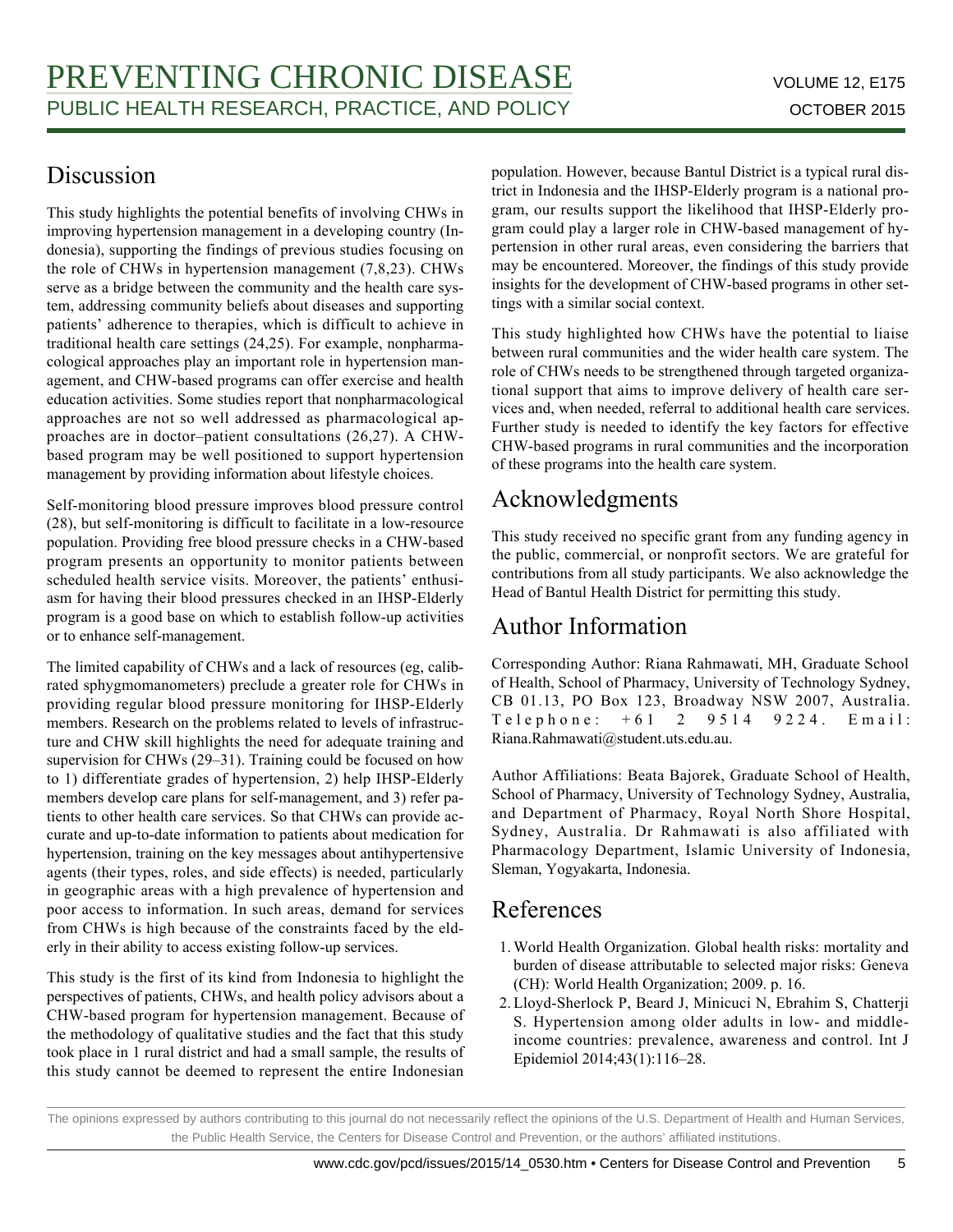# PREVENTING CHRONIC DISEASE VOLUME 12, E175 PUBLIC HEALTH RESEARCH, PRACTICE, AND POLICY **CONSTANT OCTOBER 2015**

- 3. Indonesia Ministry of Health. Basic health research [Riset] kesehatan dasar]. Jakarta (ID): National Institute of Health Research and Development, Ministry of Health; 2013.
- 4. Brownstein JN, Bone LR, Dennison CR, Hill MN, Kim MT, Levine DM. Community health workers as interventionists in the prevention and control of heart disease and stroke. Am J Prev Med 2005;29(5Suppl 1):128–33.
- 5. Brownstein JN, Chowdhury FM, Norris SL, Horsley T, Jack L Jr, Zhang X, et al. Effectiveness of community health workers in the care of people with hypertension. Am J Prev Med 2007; 32(5):435–47.
- 6. Krantz MJ, Coronel SM, Whitley EM, Dale R, Yost J, Estacio RO. Effectiveness of a community health worker cardiovascular risk reduction program in public health and health care settings. Am J Public Health 2013;103(1):e19–27.
- 7. Pallas SW, Minhas D, Pérez-Escamilla R, Taylor L, Curry L, Bradley EH. Community health workers in low- and middleincome countries: what do we know about scaling up and sustainability? Am J Public Health 2013;103(7):e74–82.
- 8. Rutebemberwa E, Kadobera D, Katureebe S, Kalyango JN, Mworozi E, Pariyo G. Use of community health workers for management of malaria and pneumonia in urban and rural areas in eastern Uganda. Am J Trop Med Hyg 2012; 87(5Suppl):30–5.
- 9. Reidpath DD, Ling ML, Yasin S, Rajagobal K, Allotey P. Community-based blood pressure measurement by non-health workers using electronic devices: a validation study. Glob Health Action 2012;5(0):14876.
- 10. Pedoman pelaksanaan posyandu lanjut usia [Implementation guideline of integrated health service post for the elderly]. Jakarta (ID): Komite Nasional Lanjut Usia [National Commission for Older Persons]; 2010.
- 11. Dinas Kesehatan Kabupaten Bantul [Bantul District Health Office]. Yogyakarta (ID): Profil Kesehatan Kabupaten Bantul [Bantul District Health Profile]; 2014. p. 14–6.
- 12. Pemerintah Kabupaten Bantul [Government of the Bantul District]. The harmony of nature and culture. Yogyakarta (ID): Database Profil Kabupaten Bantul [Database Profile of the Bantul District 2013]; 2013.
- 13. Keputusan Bupati Bantul tentang Daftar Penerima dan Besaran Penerimaan Bantuan Sosial Posyandu Balita, Posyandu Lansia dan Poskestren [Decree of the head of Bantul district about recipient list of government subsidy for Integrated health service post, Integrated health service post for the elderly and Pesantren health post]. Appendix II. Bantul. Yogyakarta (ID): Bantul District; 2012.
- 14. Statistics Indonesia. Population of Indonesia by province, regency/city, and subregency/subcity. The result of the 2010population census. http://sp2010.bps.go.id/files/ebook/ pop%20indo\_kab\_kota\_kec\_rev20101224/index.html. Accessed September 02, 2015.
- 15. Statistics Indonesia. Infant mortality rate and life expectancy population Indonesia. The result of 2010population census. http://sp2010.bps.go.id/files/ebook/ angka%20kematian%20bayi%20sp2010/index.html. Accessed June 25, 2014.
- 16. Javanparast S, Baum F, Labonte R, Sanders D. Community health workers' perspectives on their contribution to rural health and well-being in Iran. Am J Public Health 2011; 101(12):2287–92.
- 17. Suri A, Gan K, Carpenter S. Voices from the field: perspectives from community health workers on health care delivery in rural KwaZulu-Natal, South Africa. J Infect Dis 2007;196(Suppl 3):S505–11.
- 18. South J, Kinsella K, Meah A. Lay perspectives on lay health worker roles, boundaries and participation within three UK community-based health promotion projects. Health Educ Res 2012;27(4):656–70.
- 19. Ministry of Health, Republic of Indonesia. [The importance of community and family to improve quality of life of hypertensive patient]. http://www.depkes.go.id/ index.php?vw=2&id=2313. Updated May 31, 2013. Accessed June 20, 2014.
- 20. Morse JM. Determining sample size. Qual Health Res 2000;  $10(1):3-5.$
- 21. Sandelowski M. Sample size in qualitative research. Res Nurs Health 1995;18(2):179–83.
- 22. Peraturan Daerah Kabupaten Bantul No. 09 Tahun 2011. Retribusi Jasa Umum. [Regional Regulation of the Bantul District No. 09 Year 2011]. [General Service Retribution]. Yogyakarta (ID): Bantul District; 2011.
- 23. Balcazar HG, Byrd TL, Ortiz M, Tondapu SR, Chavez M. A randomized community intervention to improve hypertension control among Mexican Americans: using the promotoras de salud community outreach model. J Health Care Poor Underserved 2009;20(4):1079–94.
- Rosenthal EL, Brownstein JN, Rush CH, Hirsch GR, Willaert 24. AM, Scott JR, et al. Community health workers: part of the solution. Health Aff (Millwood) 2010;29(7):1338–42.
- 25. Viswanathan M, Kraschnewski J, Nishikawa B, Morgan LC, Thieda P, Honeycutt A, et al.;RTI International-University of North Carolina Evidence-based Practice Center. Outcomes of community health worker interventions. Evid Rep Technol Assess (Full Rep) 2009;(181):1–144, A1–2, B1–14 passim.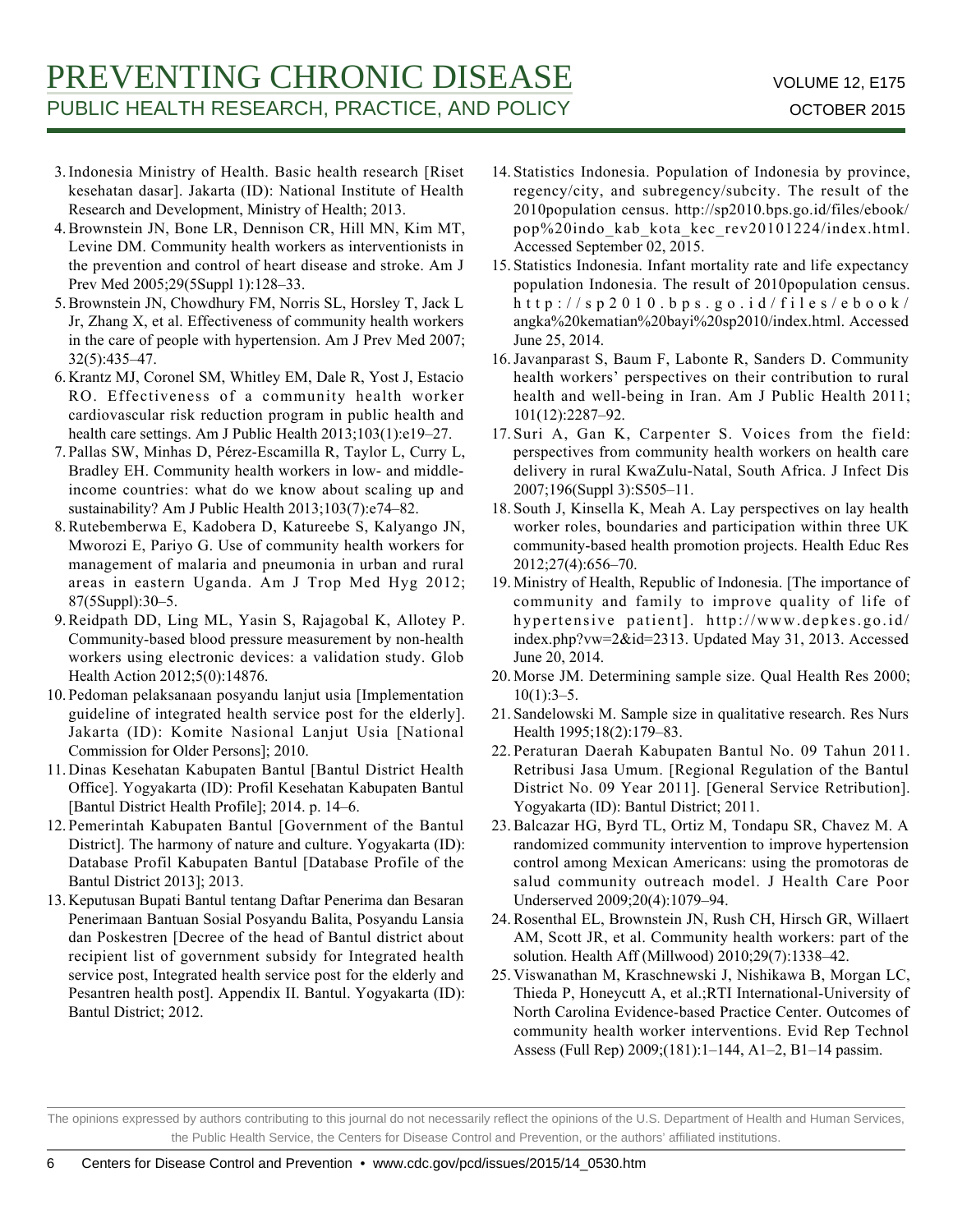- 26. Bezreh T, Laws MB, Taubin T, Rifkin DE, Wilson IB. Challenges to physician-patient communication about medication use: a window into the skeptical patient's world. Patient Prefer Adherence 2012;6:11–8.
- 27. Heymann AD, Gross R, Tabenkin H, Porter B, Porath A. Factors associated with hypertensive patients' compliance with recommended lifestyle behaviors. Isr Med Assoc J 2011; 13(9):553–7.
- 28. Agarwal R, Bills JE, Hecht TJ, Light RP. Role of home blood pressure monitoring in overcoming therapeutic inertia and improving hypertension control: a systematic review and metaanalysis. Hypertension 2011;57(1):29–38.
- 29. Jackson EJ, Parks CP. Recruitment and training issues from selected lay health advisor programs among African Americans: a 20-year perspective. Health Educ Behav 1997; 24(4):418–31.
- Standing H, Chowdhury AM. Producing effective knowledge 30. agents in a pluralistic environment: what future for community health workers? Soc Sci Med 2008;66(10):2096–107.
- WHO Study Group on Community Health Workers. 31. Strengthening the performance of community health workers in primary health care. World Health Organization technical report series; no. 780. Geneva (CH): World Health Organization; 1989; 46 p.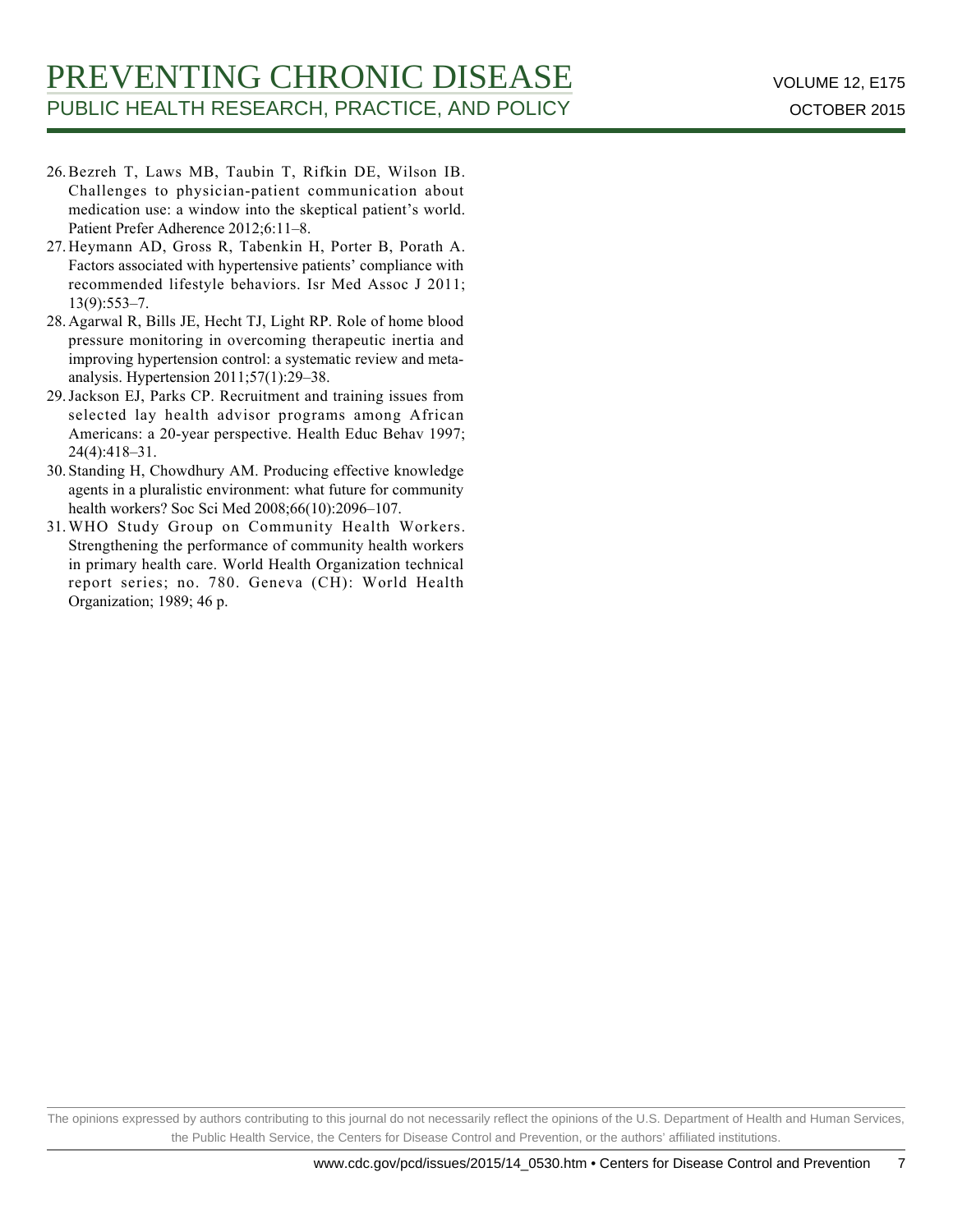### Tables

#### Table 1. Interview Guide for Participants, Study of the Role of a Community-Based Program for Elderly People With Hypertension, Indonesia, 2013

| Questions for members of Integrated Health Service Post (IHSP) for the Elderly                                         |  |  |  |  |
|------------------------------------------------------------------------------------------------------------------------|--|--|--|--|
| 1. How long have you had hypertension (since early diagnosis)?                                                         |  |  |  |  |
| 2. What kind of symptoms do you have relating to hypertension?                                                         |  |  |  |  |
| 3. What kind of medication have you taken?                                                                             |  |  |  |  |
| 4. What is your opinion about IHSP-Elderly activities?                                                                 |  |  |  |  |
| 5. Why do you think the activities of the IHSP-Elderly are useful?                                                     |  |  |  |  |
| 6. What do you think about blood pressure examination by CHWs in the IHSP-Elderly?                                     |  |  |  |  |
| 7. What is your opinion about the role of CHWs in the IHSP-Elderly to support hypertension treatment?                  |  |  |  |  |
| 8. How can the IHSP-Elderly improve its service in hypertension management?                                            |  |  |  |  |
| Questions for community health workers                                                                                 |  |  |  |  |
| 1. What kind of activities does the IHSP-Elderly organize for healthy aging?                                           |  |  |  |  |
| 2. Since you are a volunteer, what do you expect to be actively involved in the IHSP-Elderly?                          |  |  |  |  |
| 3. What do you usually do after diagnosing members with high blood pressure?                                           |  |  |  |  |
| 4. How do you get the necessary information and skills relating to hypertension?                                       |  |  |  |  |
| 5. What are the barriers to implementing the hypertension program?                                                     |  |  |  |  |
| 6. What are your suggestions for future programs?                                                                      |  |  |  |  |
| <b>Ouestions for district health staff member</b>                                                                      |  |  |  |  |
| 1. Why is the IHSP-Elderly program important for communities in the district?                                          |  |  |  |  |
| 2. What has the government done to support the IHSP-Elderly program?                                                   |  |  |  |  |
| 3. What are the expectations of the district health office for the IHSP-Elderly in regard to the hypertension program? |  |  |  |  |